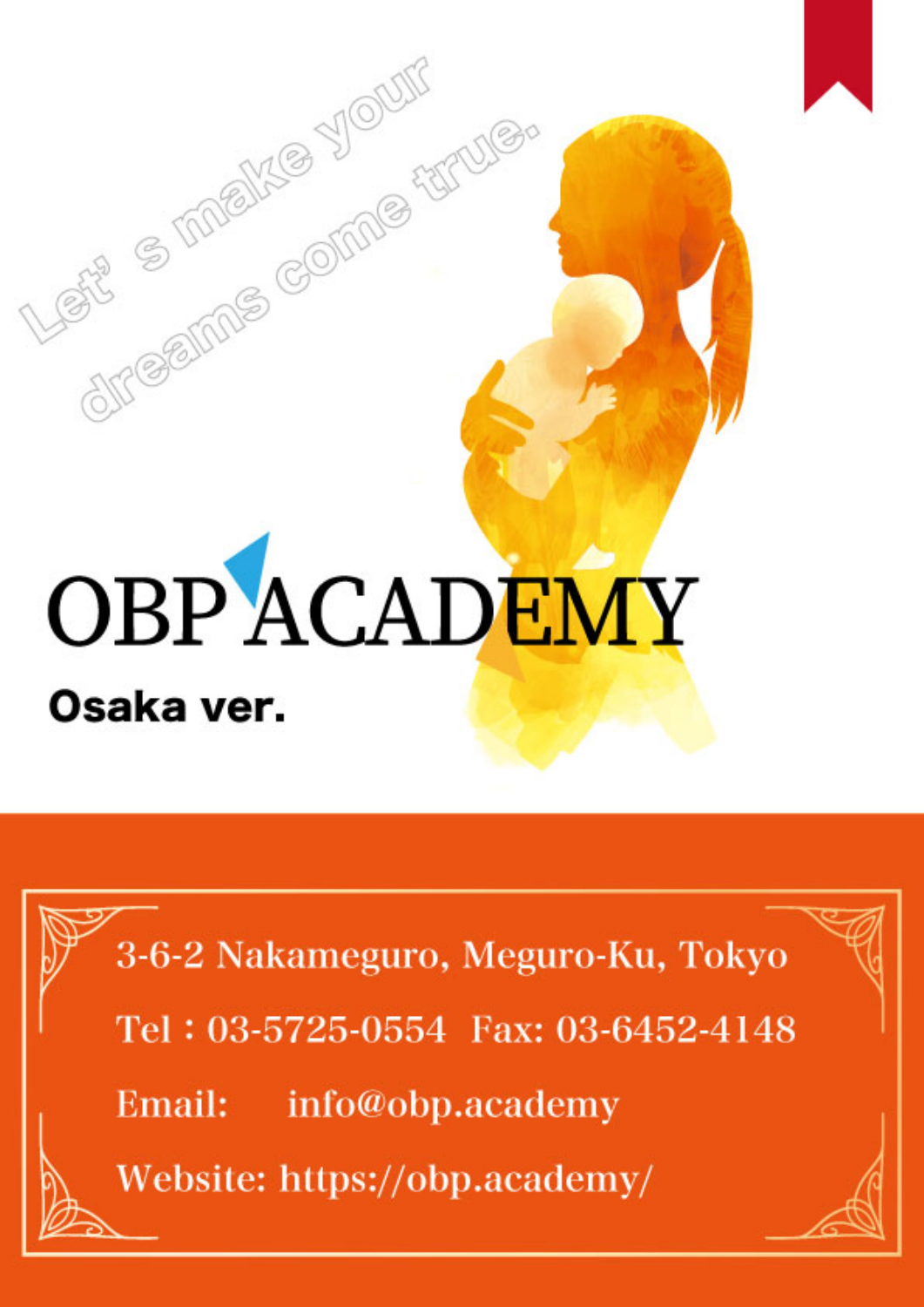## 令 れい わ 和 4年 ねん 度 ど 大阪市子育て支援員研修受講者募集要項 お お さ か し こ そ だ し え ん い ん け ん しゅうじゅ こうしゃ ほ しゅうようこう 2022(Reiwa 4)

Osaka City Kosodate Sien-in Training Recruitment Guideline (地域型保育事業)

# Community-based Childcare Business

大阪市こども青少年局保育施策部保育企画課 大阪市こども青少年局子育て支援部管理課 Osaka City Children and Youth Bureau Childcare Planning Division, Childcare Policy Department, Osaka City Children and Youth Bureau Child Care Support Department Management Division

### 子育て支援員研修 こ そ だ し え ん い ん け ん しゅう Kosodate Sien-in Training Course

大 お お 阪 さ か 市 し では、地 ち 域 い き において子 こ 育 そ だ て支 し 援 え ん の仕 し 事 ご と に関 か ん 心 し ん を持 も ち、支 し 援 え ん の担 に な い手 て となる「子 こ 育 そ だ て支 し 援 え ん 員 い ん 」を育 い く 成 せ い し、 人 じ ん 材 ざ い の確 か く 保 ほ に努 つ と めています。

こに、した…。<br>子育て支援員とは、国が定める「子育て支援員研修実施要綱」に基づき実施する「子育て支援員研修」の全科 いっぱい。<br>日を修了し、子育て支援分野の各事業に従事するため必要な知識や技術等を修得したと認められ、「子育て支 援 え ん 員 い ん 研 け ん 修 しゅう 修 しゅう 了 りょう 証 しょう 書 し ょ 」の交 こ う 付 ふ を受 う けた方 ほ う です。修 しゅう 了 りょう 者 し ゃ は、全 ぜ ん 国 こ く 共 きょう 通 つ う の「子 こ 育 そ だ て支 し 援 え ん 員 い ん 」として認 に ん 定 て い されます。 Osaka City is working to secure human resources by training "Kosodate Sien-in" who are interested in supporting child-rearing in the Osaka city area.

A Kosodate Sien-in is a personal who have completed all the subjects of the "Kosodate Sien-in training" conducted based on the "Kosodate Sien-in training implementation guidelines" established by the government with the knowledge and skills necessary to engage in each business in the field of child-rearing support. Those who have been recognized as having acquired the above will be issued a "Completion Certificate of Kosodate Sien-in Training ". Those who have completed the course are certified as "Kosodate Sien-in" throughout the country.

### 地 域 型 保 育 事 業 コース Community-based Childcare Business Course ち い き が た ほ い く ぎょう

「地 ち 域 い き 型 が た 保 ほ 育 い く 事 じ 業 ぎょう 」には、「小 しょう 規 き 模 ぼ 保 ほ 育 い く 事 じ 業 ぎょう (6~19 人までの小 しょう 規 き 模 ぼ な保 ほ 育 い く を提 て い 供 きょう する事 じ 業 ぎょう )」「家 か 庭 て い 的 て き 保 ほ 育 い く 事 じ 業 ぎょう (5人 に ん 以 い 下 か の乳 にゅう 幼 よ う 児 じ を保 ほ 育 い く する事 じ 業 ぎょう )」「事 じ 業 ぎょう 所 し ょ 内 な い 保 ほ 育 い く 事 じ 業 ぎょう (事 じ 業 ぎょう 所 し ょ の従 じゅう 業 ぎょう 員 い ん の子 こ どもと地 ち 域 い き の子 こ どもを保 ほ い、しいま。<br>育する事業)」があります。大阪市では、地域型保育事業所(小規模・家庭的・事業所内)、認可保育園および になる。<br>認定こども園での従事を希望される方へ、必要な知識や技能等を修得するための研修を実施します。

"Community-based childcare business" includes "small-sized childcare business (business that provides smallscale childcare for 6 to 19 children)", "home-based childcare business (business that cares for infants of 5 or less)", and "In-house childcare business (a business that cares for the children of employees at business establishments and children in the community)". In Osaka City, we carry out training to acquire necessary knowledge and skills for those who wish to engage in community-based nursery schools (small-scale, home-based, in-house), licensed nurseries and certified children's centers.